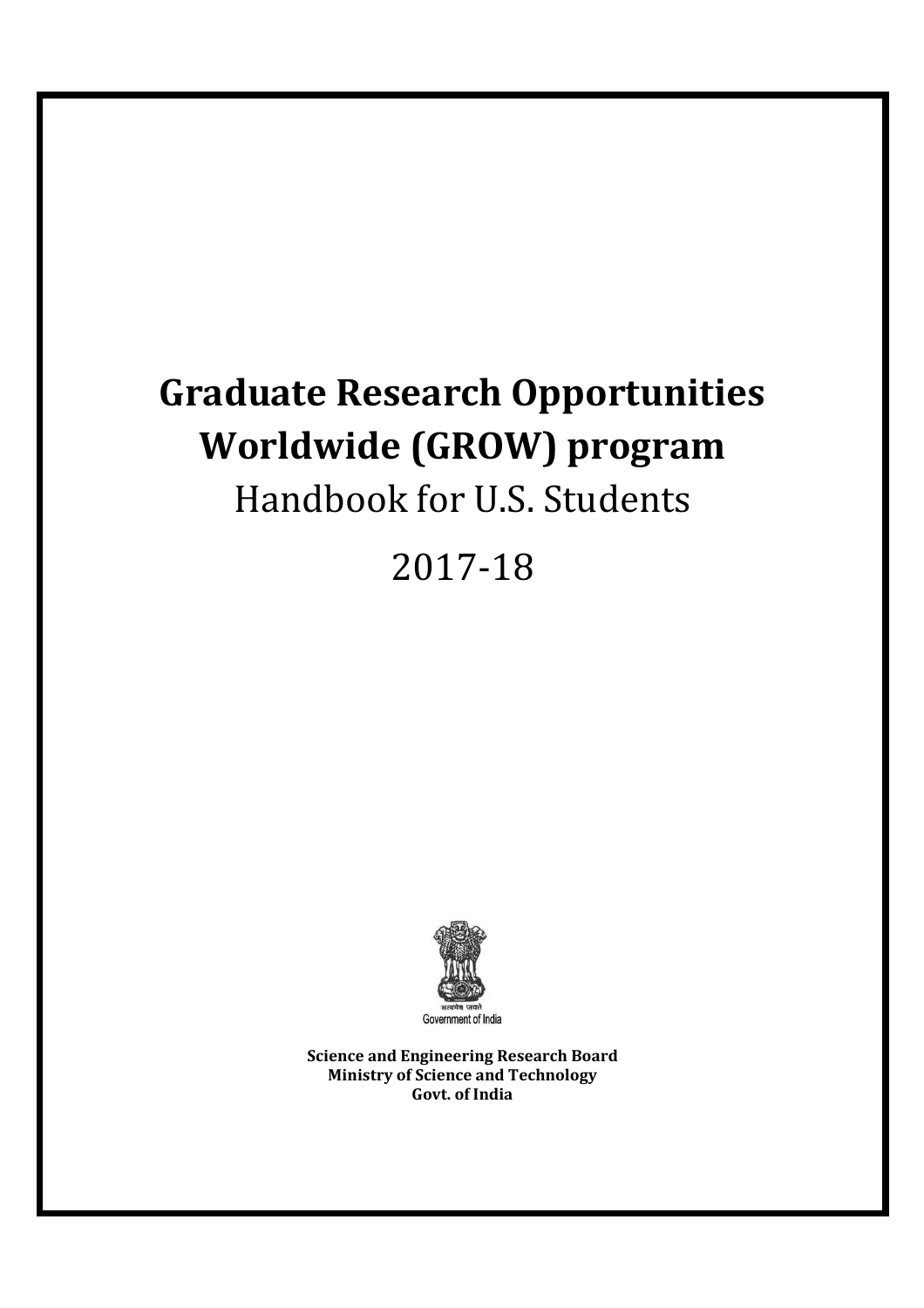# TABLE OF CONTENTS

1. Introduction

# 2. Program Partners

- 2.1 Science and Engineering Research Board (SERB)
- 2.2 Indo-U.S. Science and Technology Forum (IUSSTF)
- 2.3 National Science Foundation (NSF)
- 3. Objectives of the Program
- 4. Eligibility
- 5. Application

# 6. Identifying the Host Institute and Planning Research

- 6.1 How to find your host institution and researcher in India?
- 6.2 What to discuss with your host researcher in India?
- 6.3 Research Plan
- 6.4 Facilities
- 6.5 How to Set Up Other Professional Visits
- 6.6 Sightseeing/field visits outside host cities

# 7. Travel and Stay

- 7.1 Passport and Visa
- 7.2 International Air Travel
- 7.3 Living Allowance in India
- 7.4 Housing Arrangements
- 7.5 Insurance
- 7.6 Business Cards
- 7.7 Mobile Phones
- 7.8 Health and Safety

# 8. Points of Contact and Reporting Mechanism

- 9. Other Information
- 10. Useful Websites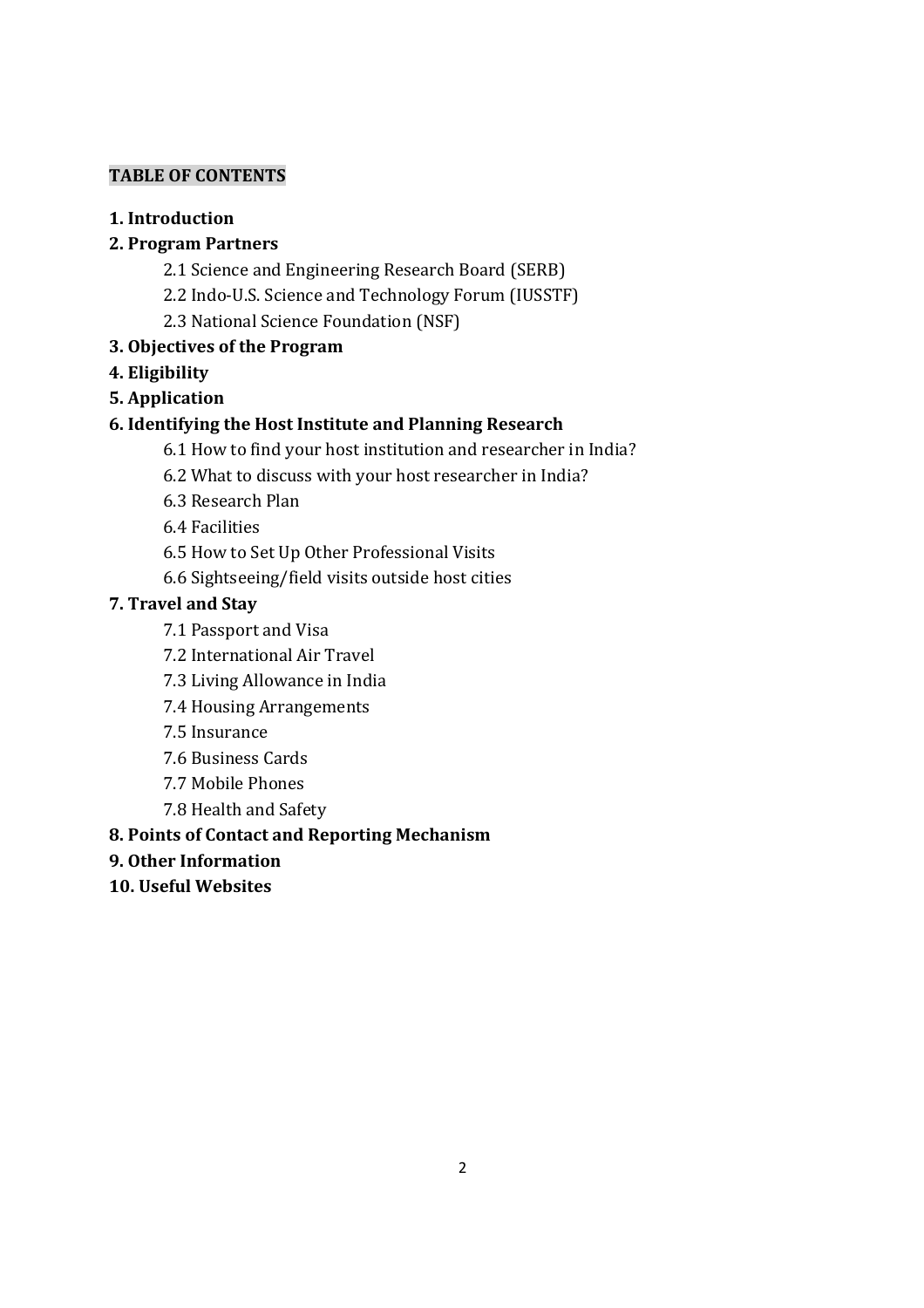#### 1. INTRODUCTION

The Graduate Research Opportunities Worldwide (GROW) program is a partnership between the *Science and Engineering Research Board (SERB)*, Department of Science and Technology (DST), Govt. of India and the National Science Foundation (NSF), U.S.A. to provide NSF Graduate Research Fellows with opportunities to enhance their professional development through research collaborations at top-caliber science and engineering research sites in India. The program is being administered in India by the binational Indo-U.S. Science and Technology Forum (IUSSTF).

#### 2. PROGRAM PARTNERS

#### 2.1 Science and Engineering Research Board (SERB) www.serb.gov.in

One of the most notable developments in the S&T sector in the XI Plan has been the setting up of the Science and Engineering Research Board (SERB) through an Act of Parliament, viz. the Science and Engineering Research Board Act, 2008. Promoting basic research in Science and Engineering and to provide financial assistance to persons engaged in such research, academic institutions, research and development laboratories, industrial concerns and other agencies for such research and for matters connected therewith or incidental thereto is the primary and distinctive mandate of the Board. SERB aims to build up best management systems which would match the best global practices in the area of promotion and funding of basic research.

#### 2.2 Indo-U.S. Science and Technology Forum (IUSSTF) www.iusstf.org

The Indo-U.S. Science and Technology Forum is an autonomous society that has been established under an agreement between the Governments of India and the United States of America on March 21, 2000 with a mandate to promote and catalyze Indo-U.S. bilateral collaborations in science, technology, engineering and biomedical research through substantive interactions between academia, industry and governmental agencies of the two countries. IUSSTF supports innovative programs aimed to foster scientific excellence through collaborations and partnerships by capitalizing on the scientific and technological synergy of the two nations. IUSSTF programs stimulate interactions that have a strong potential for generating follow-on activities and building long term Indo-American science and technology relationships. Amongst other programs, IUSSTF promotes and nurtures contacts between young and mid-career scientists and technologists through visitation and exchange programs for researchers and students. IUSSTF also promotes public-private partnership aimed at developing techno-entrepreneurship.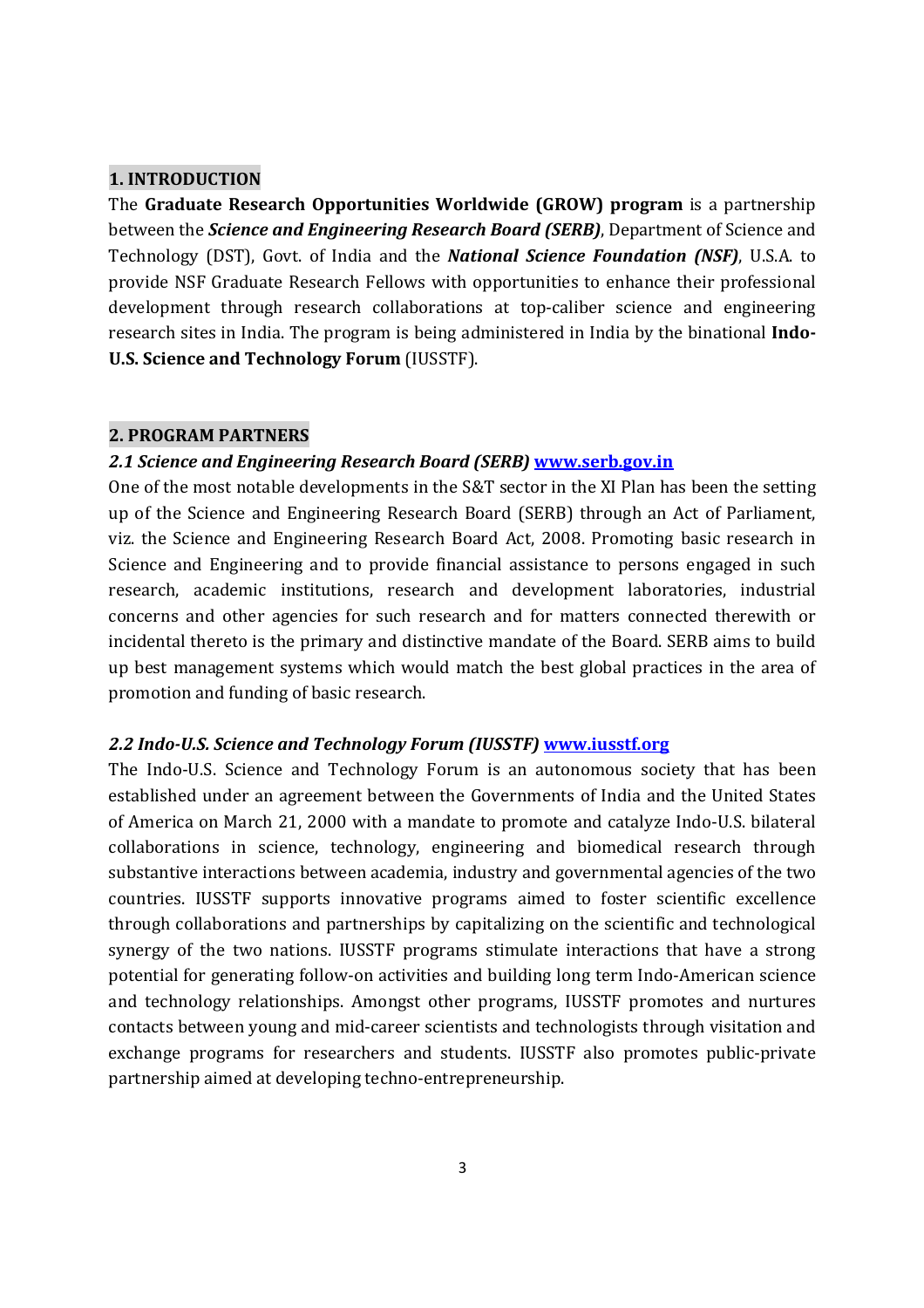## 2.3 National Science Foundation www.nsf.gov

The National Science Foundation (NSF) is an independent federal agency created by Congress in 1950 "to promote the progress of science; to advance the national health, prosperity, and welfare; to secure the national defense…" With an annual budget of about \$7.0 billion, NSF is the funding source for approximately 20% of all federally supported basic research conducted by America's colleges and universities. In many fields such as mathematics, computer science and the social sciences, NSF is the major source of federal backing. NSF's goals - discovery, learning, research infrastructure and stewardship provide an integrated strategy to advance the frontiers of knowledge, cultivate a worldclass, broadly inclusive science and engineering workforce and expand the scientific literacy of all citizens, build the nation's research capability through investments in advanced instrumentation and facilities, and support excellence in science and engineering research and education through a capable and responsive organization.

#### 3. OBJECTIVES OF THE PROGRAM

The broad objectives of the GROW program are to:

- **•** promote research and capacity building in frontline areas of science and technology;
- **Perm** pave way for the next generation scientists and technologists from the United States to interact with their Indian peers, thus helping to build long-term R&D linkages and collaborations; and,
- bring talented American students to research laboratories and academic institutions in India to build a deeper appreciation of the culture of innovation and longstanding tradition of scientific enquiry in India.

# 4. ELIGIBILITY

- Applicants should have completed at least one year of their graduate program at the time of application.
- Applicants must be enrolled at U.S. institutions, making satisfactory progress towards their degrees, and have fulfilled all GRFP reporting requirements.
- Open to MS and Ph.D. seeking Fellows.

Note: Students would be short-listed by the National Science Foundation, following which the list would be shared with the Indian Partners.

# 5. APPLICATION

For information about the Application Guidelines and access to the Application Format, please visit http://www.nsf.gov/funding/pgm\_summ.jsp?pims\_id=504876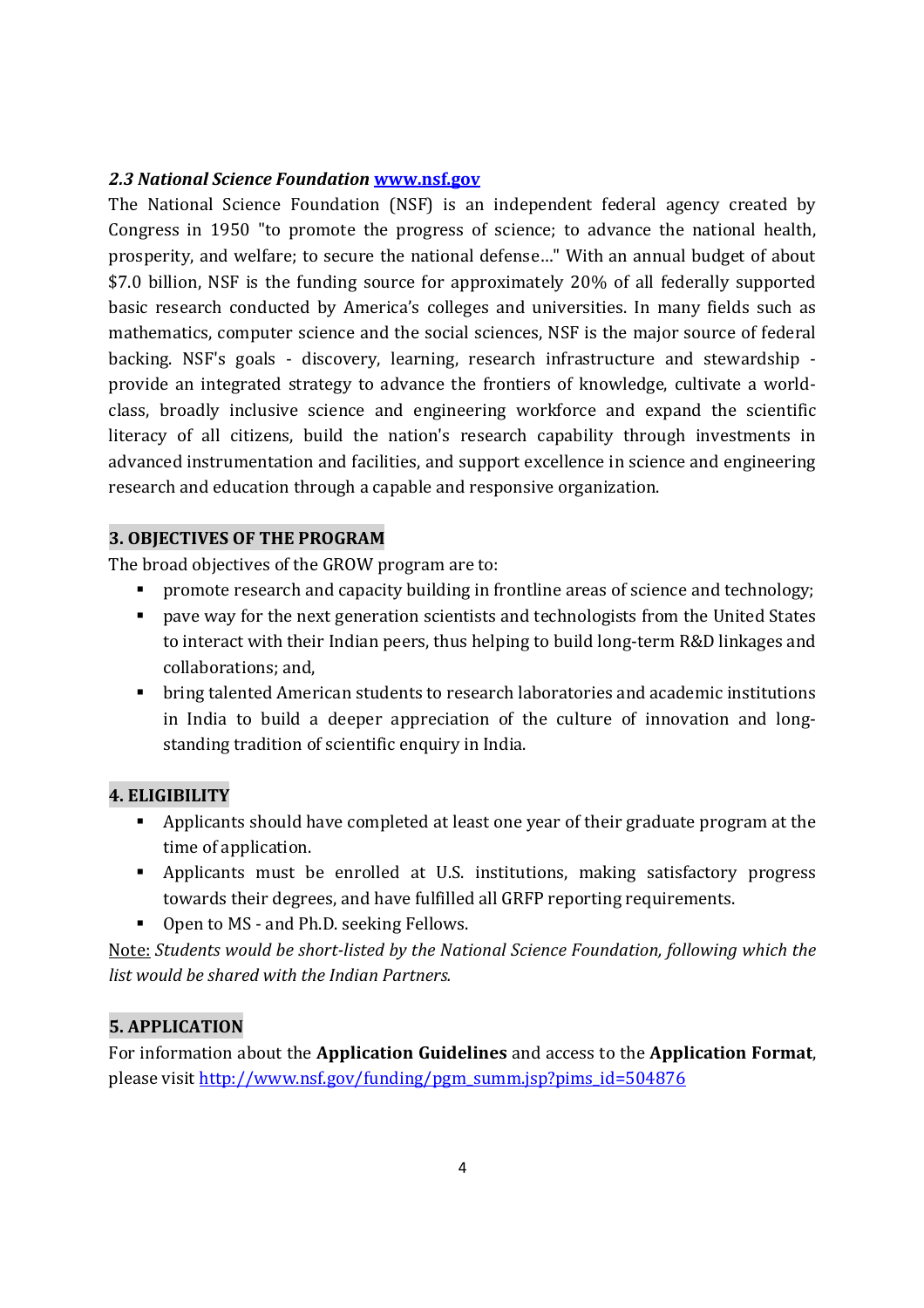#### 6. IDENTIFYING THE HOST INSTITUTE AND PLANNING RESEARCH

It is recommended that each U.S. student identifies a researcher in a research institution in India as a host. You may refer to the list of suggested institutions provided at http://www.iusstf.org/cms/newsimages/file/Graduate\_Resh\_opp/List-of-Indian-Institutions-for-the-GROW-Program.pdf. However, please note that the list of institutions on the website is only an indicative list. Based on your area of interest, you could identify any institution(s) in India beyond this list and go ahead and make contact with them. If you are selected for the program, we would get in touch with the institution directly to work out the best possible arrangements. Please remember that host researchers or institutions are not paid to host you and therefore your technical contributions to their program will be most appreciated.

#### 6.1 How to find your host institution and researcher in India?

First, you need to talk to your research advisors or colleagues in your home institutions, who are active in the research areas of your interests. Many of them have contacts in India. You may also check recent journal papers or conference proceeding papers in the areas of your interests. You can identify Indian institutions and researchers from published papers. The GROW web-page contains a list of some potential host institutions in India. If you find any institutions of your interest from the list, you may contact them to identify potential host researchers. If you are interested in visiting an institute that is not on the list of suggested research institutes, please contact IUSSTF for help in connecting with the institute.

#### 6.2 What to discuss with your host researcher in India?

In order to make the best possible use of your time in India, you are encouraged to make an effort both to create a research plan and to discuss its viability with your host scientist before departing to India. It is well worth the time and effort. U.S. students are encouraged to give presentations to and/or exchange ideas with Indian researchers (not limited to host researchers and colleagues in host institutions) soon after they arrive. Your presentation will help introduce not only your research, but also your home university in the United States. Students are also encouraged to establish both personal and professional connections with Indian research institutions and researchers and actively participate in laboratory and field work, as well as academic seminars held in India.

## 6.3 Research Plan

With your host researcher's agreement you may choose to continue your on-going research work or you may choose to work on their on-going or new research project. To make your visit to India productive in research, you may want to do the following: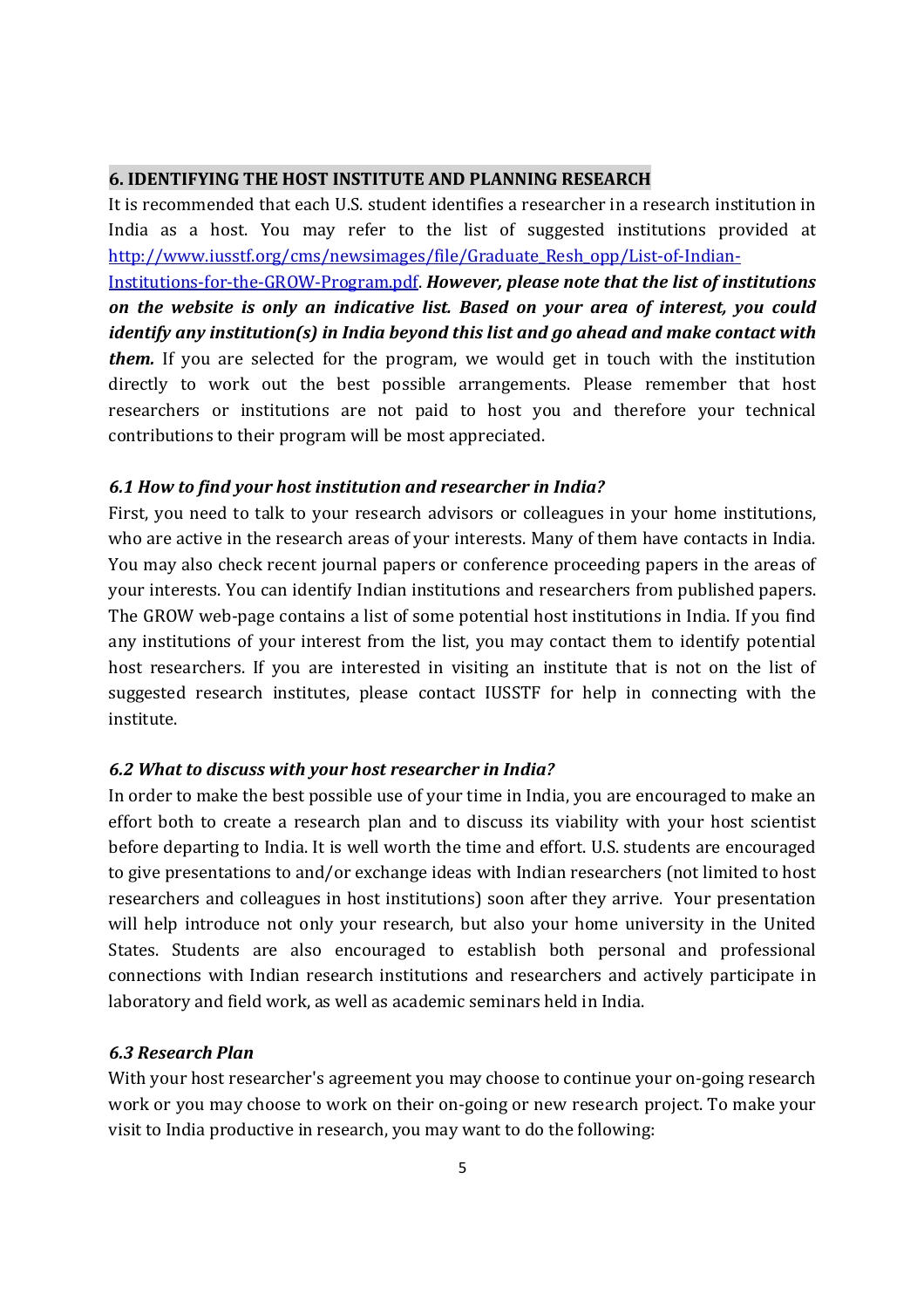- I Join one of the on-going projects in your host researcher's laboratory.
- Read their publications and understand their methods and approaches.
- Decide on the scope and weekly schedule of your work, consulting with your host researcher before you arrive in India.

# 6.4 Facilities

While discussing your research plan, you should check with the host researcher to confirm that equipment, facilities, or materials required for your research will be available to you during your visit. You should ask your host to determine how you can access your email during your stay and how to gain access to the library and other facilities at the host institution. You should also ask for information about other possible professional visits during your stay and housing arrangements.

# 6.5 How to set up other professional visits?

The GROW Program encourages participants to visit laboratories outside of their host laboratory both to gain a broader understanding of India's scientific community and to create new contacts for future research collaboration. The main resources for developing contacts in India are:

- Your advisor, professors, and colleagues in the United States: Consult with your U.S. advisor and/or other appropriate individuals before you leave home and develop a list of researchers you would like to meet while in India. Letters of introduction provided by your U.S.-based advisor are extremely useful in setting up research visits with researchers other than your host.
- Your Indian host: Prior to your arrival, you should inform your host that you are interested in visiting other laboratories in India and ask them if they have suggestions for which researchers would be beneficial to meet. If the host responds to this request, you can then politely ask if they would be willing to make the necessary introductions and travel arrangements for you.
- Publication search: A publication search can help identify India researchers within your field. In this case, you might send or fax a polite letter that introduces yourself, explains your research and requests a visit while you are in India.
- IUSSTF: Can be a resource for you while in India if needed: Indo-U.S. Science and Technology Forum Fulbright House, 12 Hailey Road New Delhi -110001 INDIA Phone: 91-11-42691 700/708 http://www.iusstf.org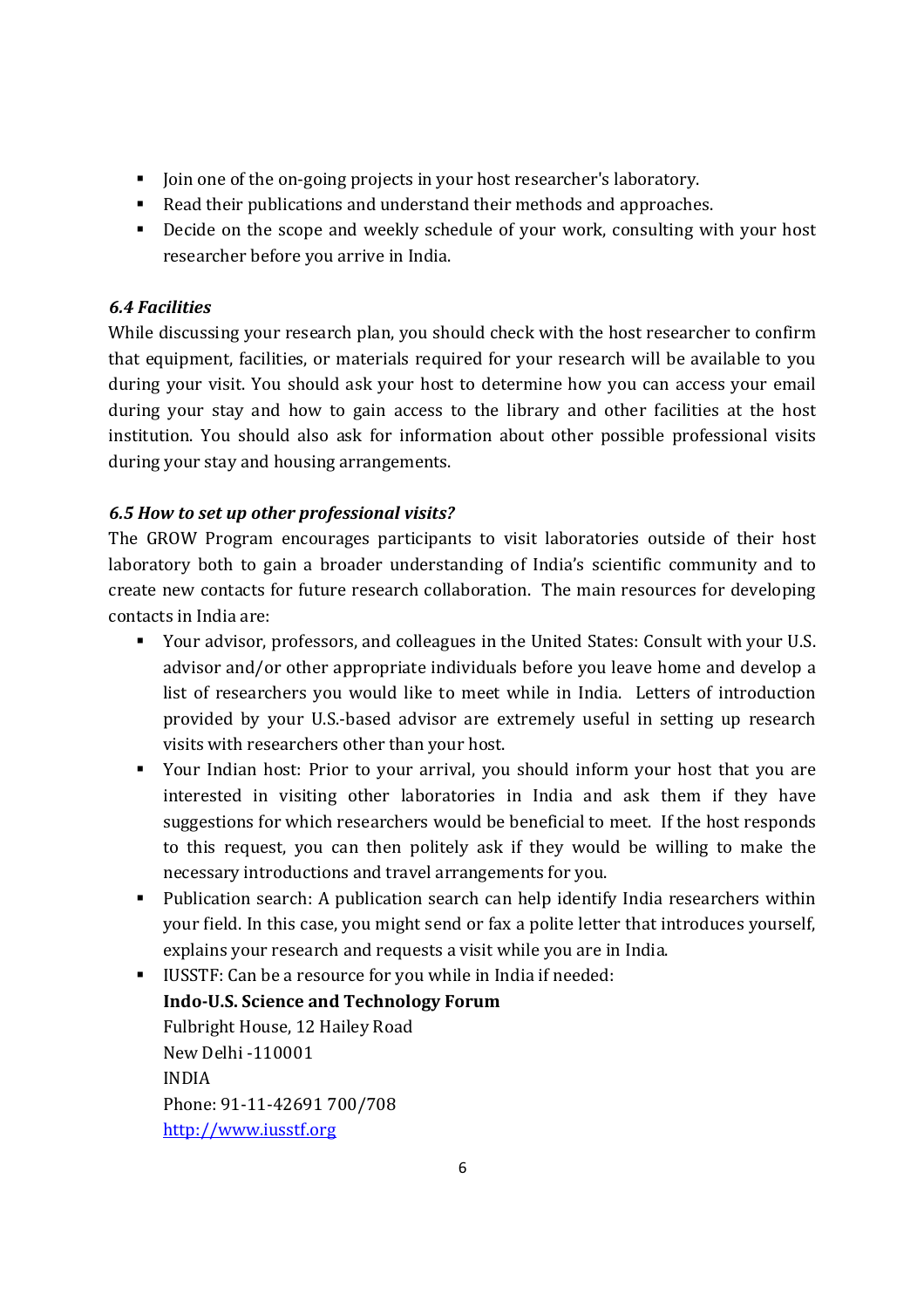Email: nbopana@indousstf.org Dr. Nishritha Bopana, Principal Science Officer Email: *piyer@indousstf.org Ms. Pushpa Iyer*, Associate Program Officer

### 6.6 Sightseeing/field visits outside host cities

All students are required to report to and get the permission from their host researchers and inform IUSSTF for sightseeing and/or field visits outside host cities. Students should also inform their parent University in the U.S. and NSF if they get permission and travel outside their host cities. The permission does not mean that the host institution or IUSSTF has any liability for personal injury or property damage during student's stay outside host cities.

## 7. TRAVEL AND STAY

## 7.1 Passport and Visa

You will need a valid passport with at least six (6) months of remaining validity for travel to India. For U.S. passports, application instructions and forms are available at the State Department Web site: http://travel.state.gov/). You can request expedited processing with an additional fee. An applicant who was born in India is required to submit his/her Indian passport or last foreign passport with an Indian visa when he or she applies for an Indian visa with a new foreign passport.

GROW Scholars to India are required to obtain a 'Research visa' for India. For guidelines and forms, see https://www.in.ckgs.us/visa/research-visa Validity of the visa would coincide with the research period. Please note the visa is valid beginning on the day it is issued. So a 6 Month visa issued on January 1 would be valid until June 30. You must enter India within 4 weeks of the visa issue date. Applicants are requested to apply at least six weeks before their date of departure to India.

The visa application form will request for multiple references in India. Indian host and IUSSTF will provide letters to the Consul General that can be used for visa applications. The invitation letter from IUSSTF will state specific dates for your stay in India. Any other country visits you wish to do after that will have to be done at your own expense. For example, if you wish to visit Nepal at the end of the program and then fly out of New Delhi for the return to the US you'll need a multi entry visa.

# 7.2 International Air Travel

- Airfare would be provided by NSF.
- For booking your tickets online, you may consider browsing travel websites offering competitive process. However please note per NSF, under the terms of the Fly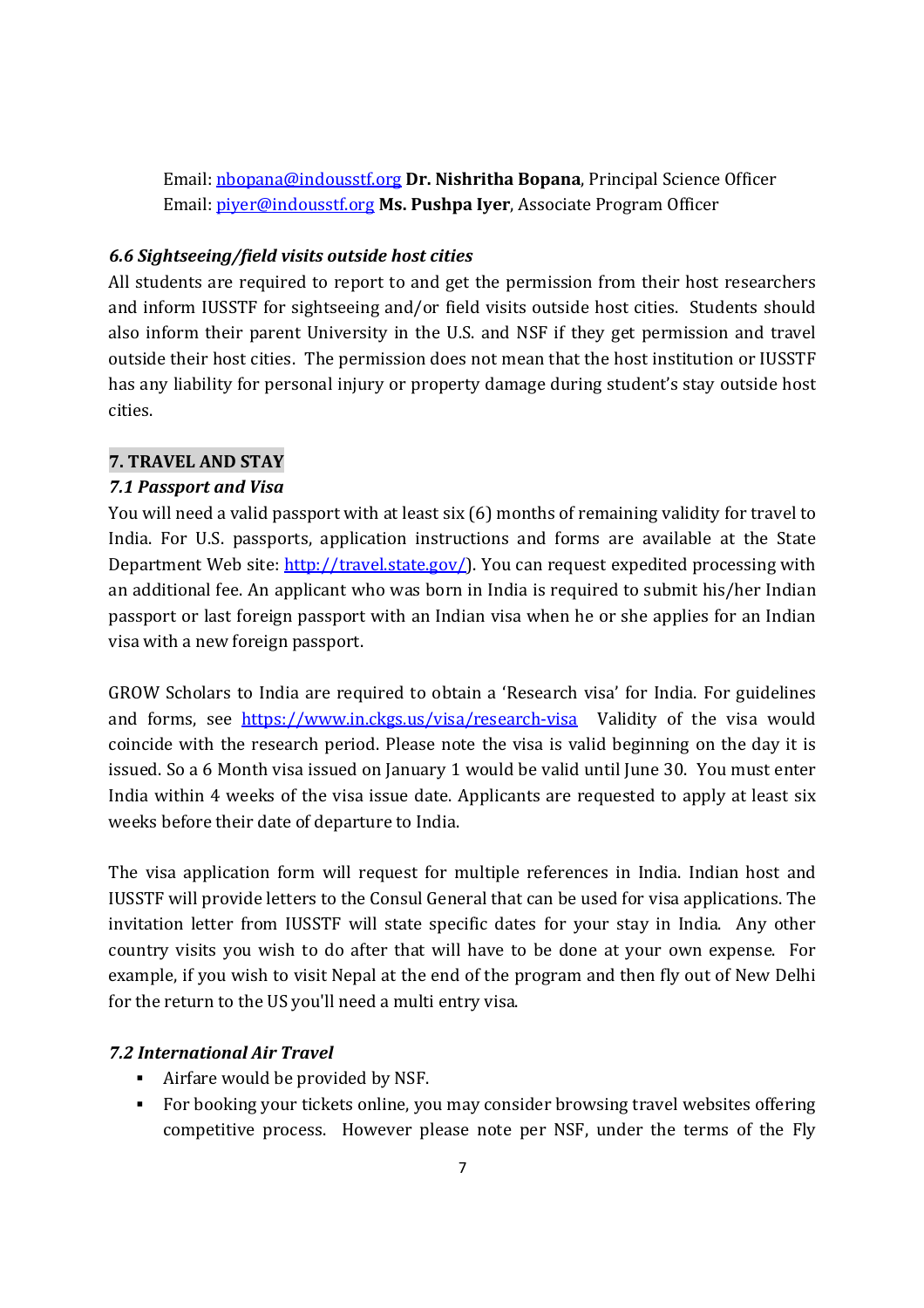America Act, international air travel must adhere to requirements to use U.S. flag air carriers [see NSF Award and Administration Guide, Chapter VI, Subsection G, 1 (bc); http://www.nsf.gov/pubs/policydocs/pappguide/nsf14001/aag\_6.jsp#VIG1]. Travel that fails to comply with the Fly America Act cannot be reimbursed with federal funds.

#### 7.3 Living Allowance in India

For the duration of your fellowship in India you will receive a monthly living allowance in INR from IUSSTF which is expected to cover meals, transportation, and incidental expenses.

You are advised to bring with you about U.S. \$500 to cover extra expenses not supported by IUSSTF. Money exchange is available in all major cities across India. Remember that the exchange rate offered by hotels, bank branches, shops (if they accept foreign exchange) in India may vary.

#### 7.4 Housing Arrangements

IUSSTF will arrange your housing at the host institution's guest house. Housing for host institutions where guest house is unavailable, will be handled by IUSSTF on a case by case basis.

#### 7.5 Insurance

Participants are required to have health/medical insurance during their stay in India. If current insurance does not cover their medical needs abroad, they are responsible for obtaining their own health/medical insurance to cover their stay in India. Participants will be required to provide information on their health insurance carrier and the health insurance number upon their enrollment in the program.

# 7.6 Business Cards

It is an important practice in India to offer your business card when meeting someone for the first time. As a GROW Fellow, it will be useful for you to have your own business card. Your business card should include your name, title, university address, phone/fax number and email address in the United States.

# 7.7 Mobile Phones

You may want to arrange for mobile phone service during your stay in India. Mobile SIM card may be purchased and prepaid service arranged through companies such as Airtel, Vodafone, Reliance, BSNL. Your host researcher can direct you to the local mobile service provider's office of one of these companies after your arrival at your research site.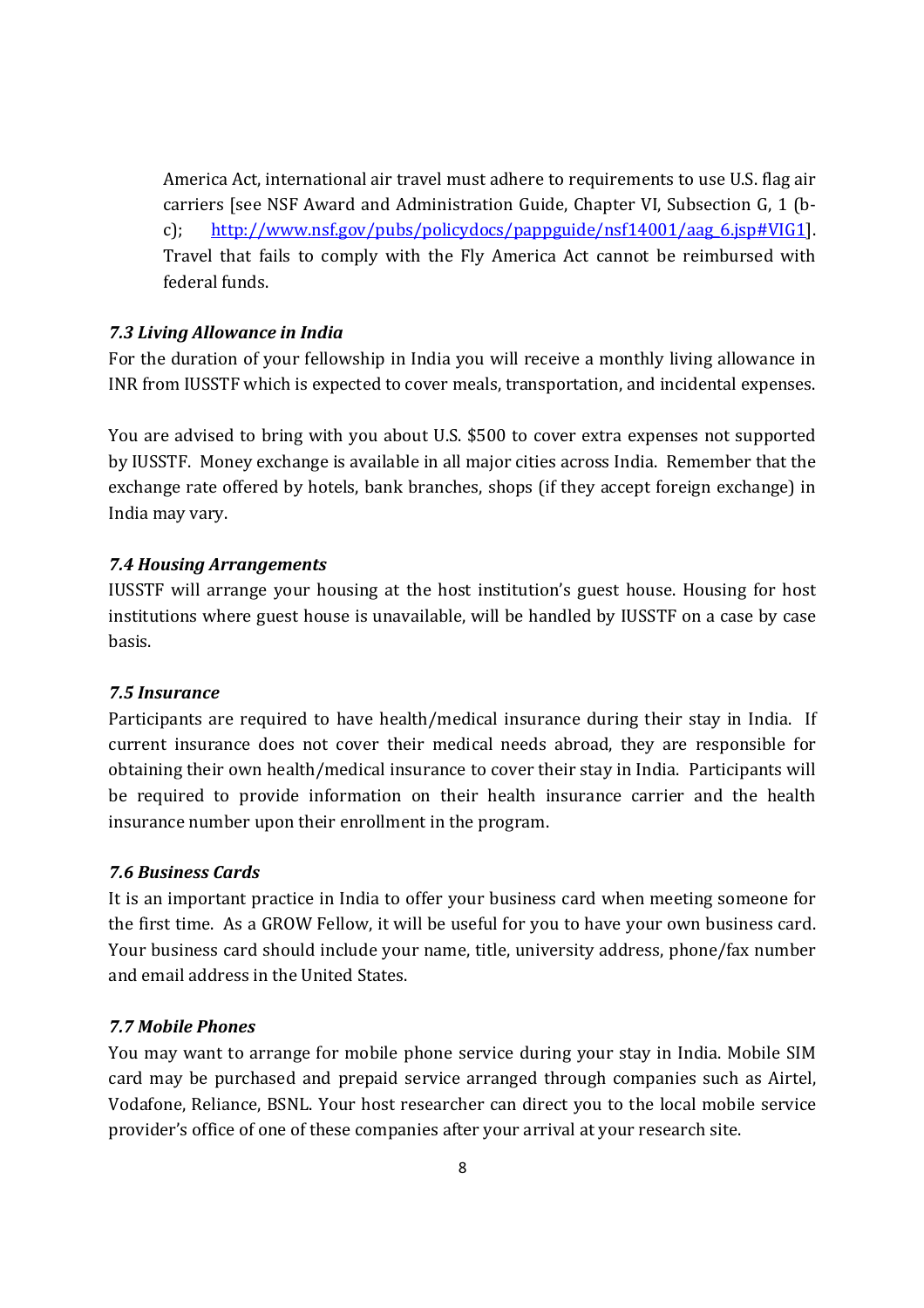# 7.8 Health and Safety

For your general health, consider the following, as appropriate:

- If you wear eyeglasses or contact lenses, bring an extra pair of glasses or contact lenses with you for backup. You may also wish to bring a copy of your corrective lens prescription in the event you must have glasses made. Don't count on finding your specific brands of eye care products overseas--take them with you.
- If you take prescription medications regularly, and will be traveling with prescription drugs, bring a signed script or letter from your physician indicating your medical need(s) for the drug(s) and identify the drug(s) you will possess while traveling. If you require insulin and syringes, or have allergies and require epinephrine pens, you should look into the requirements for international travel with these items.
- Please consult your personal health care provider about your trip (destination and time abroad). Ask your health provider to review your vaccination record and any other medical needs you might have. You should do this at least 2 weeks prior to departure.
- The U.S. Government's Centers for Disease Control and Prevention (CDC) maintain a traveler's Web site with health information and travel advisories; the URL is http://www.cdc.gov/travel/
- A comprehensive set of tips is available at: https://www.tsa.gov/travel/travel-tips
- You are also encouraged to sign up for the U.S. Department of State's free **Smart** Traveler Enrollment Program to receive the latest travel updates and information that can help you stay informed, stay connected and stay safe, available at: https://step.state.gov/step/

# 8. POINTS OF CONTACT AND REPORTING MECHANISM

It is important to keep NSF and IUSSTF apprised of any changes or requests in your plans. If there are problems, please get in touch with the following **POINT OF CONTACT**:

# Jong-on Hahm

National Science Foundation E-mail: jhahm@nsf.gov

# Nishritha Bopana

Principal Science Officer Indo-U.S. Science and Technology Forum E-mail: nbopana@indousstf.org; internship@indousstf.org Phone: +91-11-42691700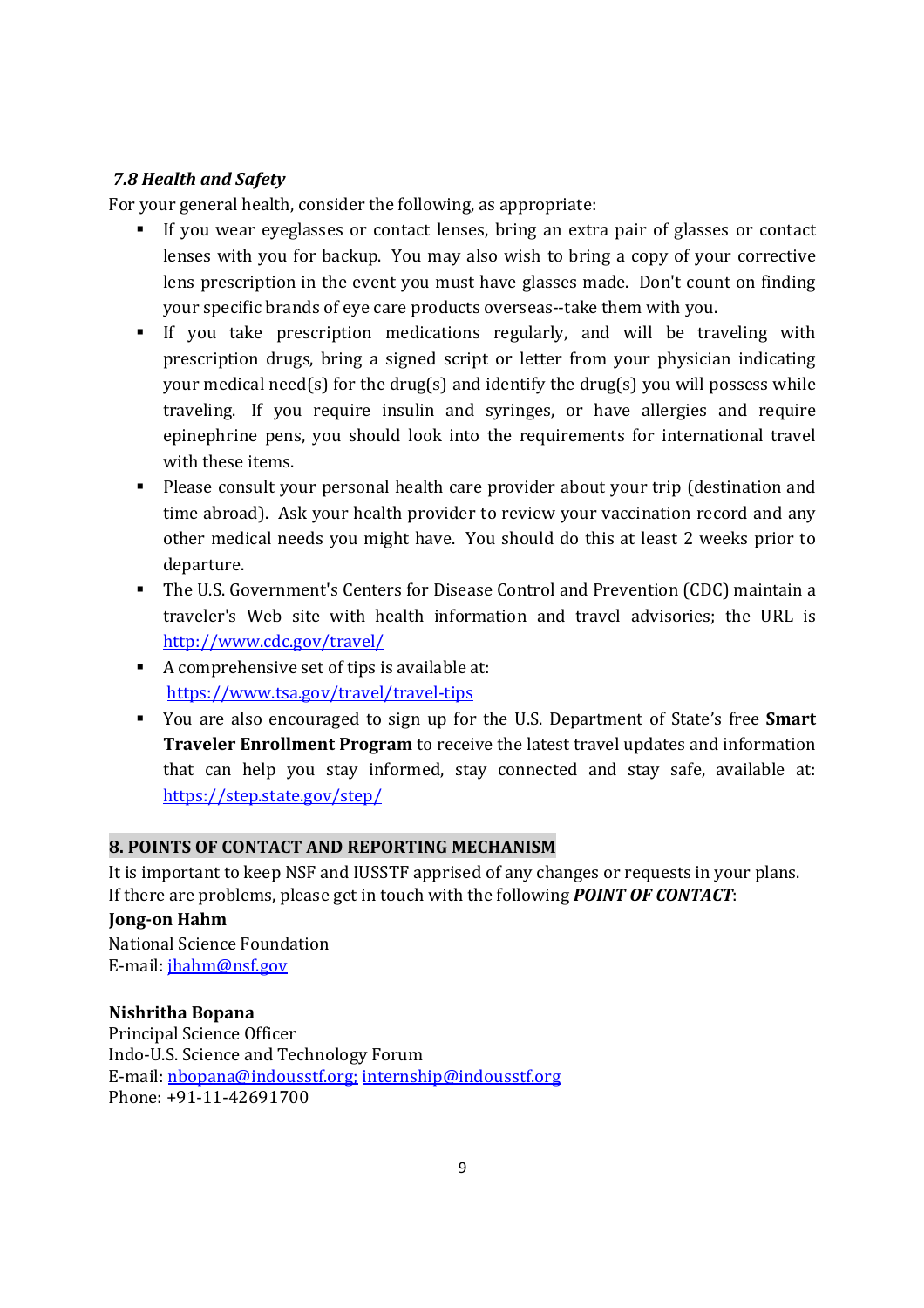## R. Varadarajan

Controller Indo-U.S. Science and Technology Forum E-mail: varada@ondousstf.org Phone: +91-11- 23321553 & 42691702

Pushpa Iyer Associate Program Officer Indo-U.S. Science and Technology Forum Email: piyer@indousstf.org Phone: +91-11- 42691713 Please ensure to mark copies to your Indian host and U.S. advisor.

# IUSSTF Report

All participants are requested to submit a report on research work carried out during the program to their host professors and Ms. Pushpa Iyer, IUSSTF (piver@indousstf.org) within 3 weeks of the completion of the program.

# 9. OTHER INFORMATION

1. The fellowship will not be given to any participants if:

- (a) a false statement is found in the application documents.
- (b) an applicant's participation is cancelled by the host location.

2. You are strongly encouraged to keep your host researchers/advisors advised of progress in your application status and build mutual expectations about your research plan.

# 10. USEFUL WEBSITES

- Department of Science and Technology (DST) New Delhi www.dst.gov.in
- Science and Engineering Research Board www.serb.gov.in
- Indo-U.S. Science and Technology Forum (IUSSTF) http://www.iusstf.org
- U.S. Embassy, New Delhi, India https://in.usembassy.gov/
- Indian Embassy, Washington D.C., U.S. http://www.indianembassy.org/
- Consulate General of India in New York, U.S. http://www.indiacgny.org/ (Consular Jurisdiction: Connecticut, Maine, Massachusetts, New Hampshire, New Jersey, New York, Ohio, Pennsylvania, Puerto Rico, Rhode Island, Vermont, Virgin Islands)
- Consulate General of India in Houston, U.S. http://www.cgihouston.org/ (Consular Jurisdiction: Alabama, Arkansas, Florida, Georgia, Kansas, Louisiana, Mississippi, Oklahoma, Texas)